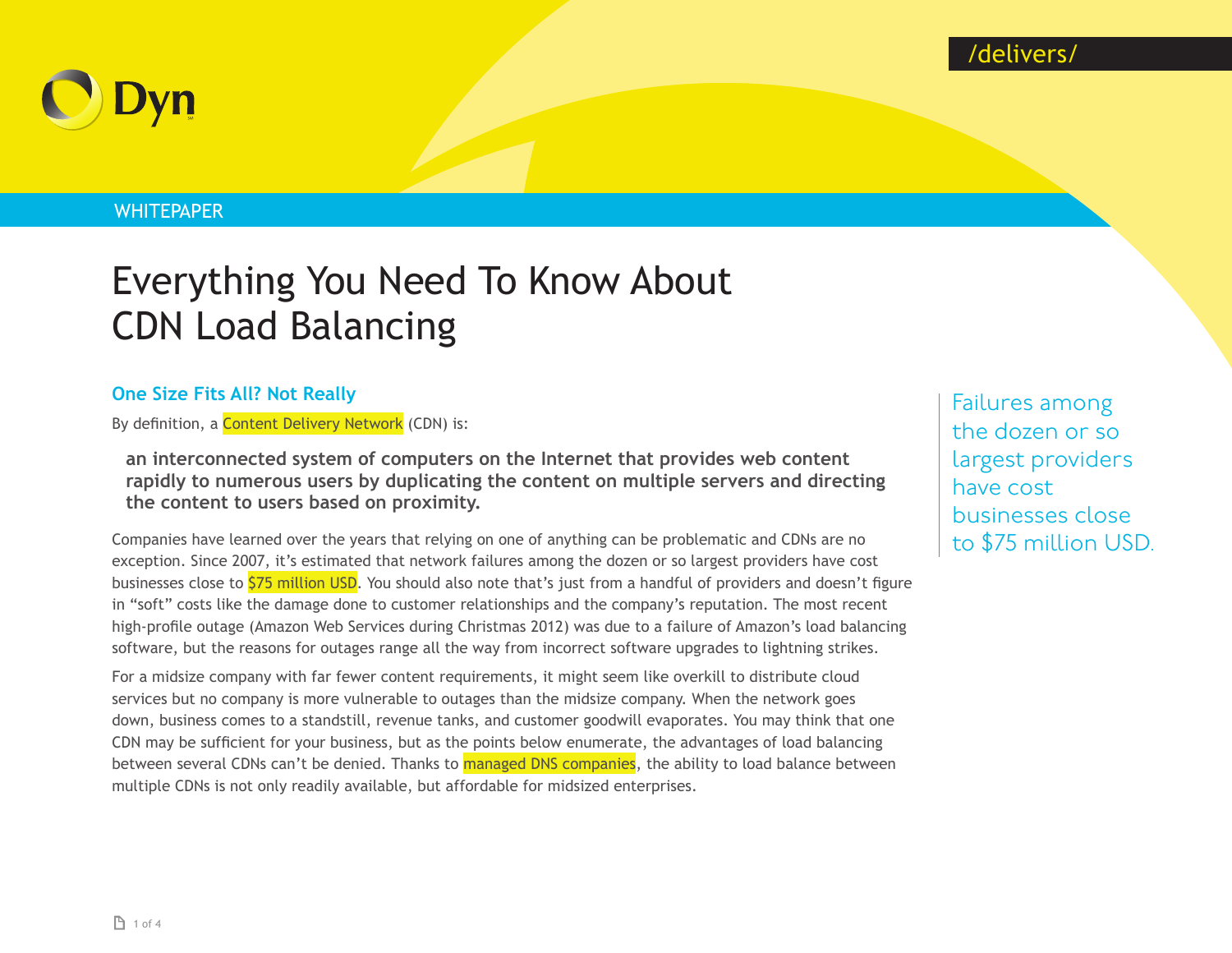# /delivers/



# **WHITEPAPER**

# **The Benefits Of Load Balancing**

### **Proximity-based Delivery**

As the above definition mentioned, the CDN distributes and delivers web content based largely on proximity. But what if the CDN itself has weak presence in a geographic area, and all of a sudden, demand accelerates from a geographical area in which the CDN is weak?

For example, if an athletic shoe company introduces a model endorsed by Chinese-American NBA star [Jeremy Lin](http://en.wikipedia.org/wiki/Jeremy_Lin), they just might experience a huge uptick in volume from China (huge would be an understatement). If their CDN is not equipped to handle it and their Chinese website crashes, by the time it's back up, Lin may have sustained a season-ending injury and killed demand. It could mean millions of dollars in lost sales, creation of ill will between the company and its consumers, and executive heads rolling faster than those of the wives of Henry VIII. With the right load balancing provider, the company could have distributed its CDN needs by geography, relying on an Asian service to handle its Asian traffic.

#### **Increased Redundancy**

As numerous companies have discovered, when you rely on a single content provider or delivery system, one malfunction in that provider's load balancing system can shut down your entire operation. However, if the work is distributed among several CDNs, the chance of a total network outage is virtually non-existent. Load balancing that spans CDN providers offers the highest level of redundancy and backup capability possible; that means security and safety.

#### **Time Zone Balancing**

With a load balancing solution that spans several CDNs, performance can be optimized based on time of day. Peak demand in one time zone may be the middle of the night in another like a company with peak traffic at noon in LA load

#### Dyn's Anycast Network and Regions

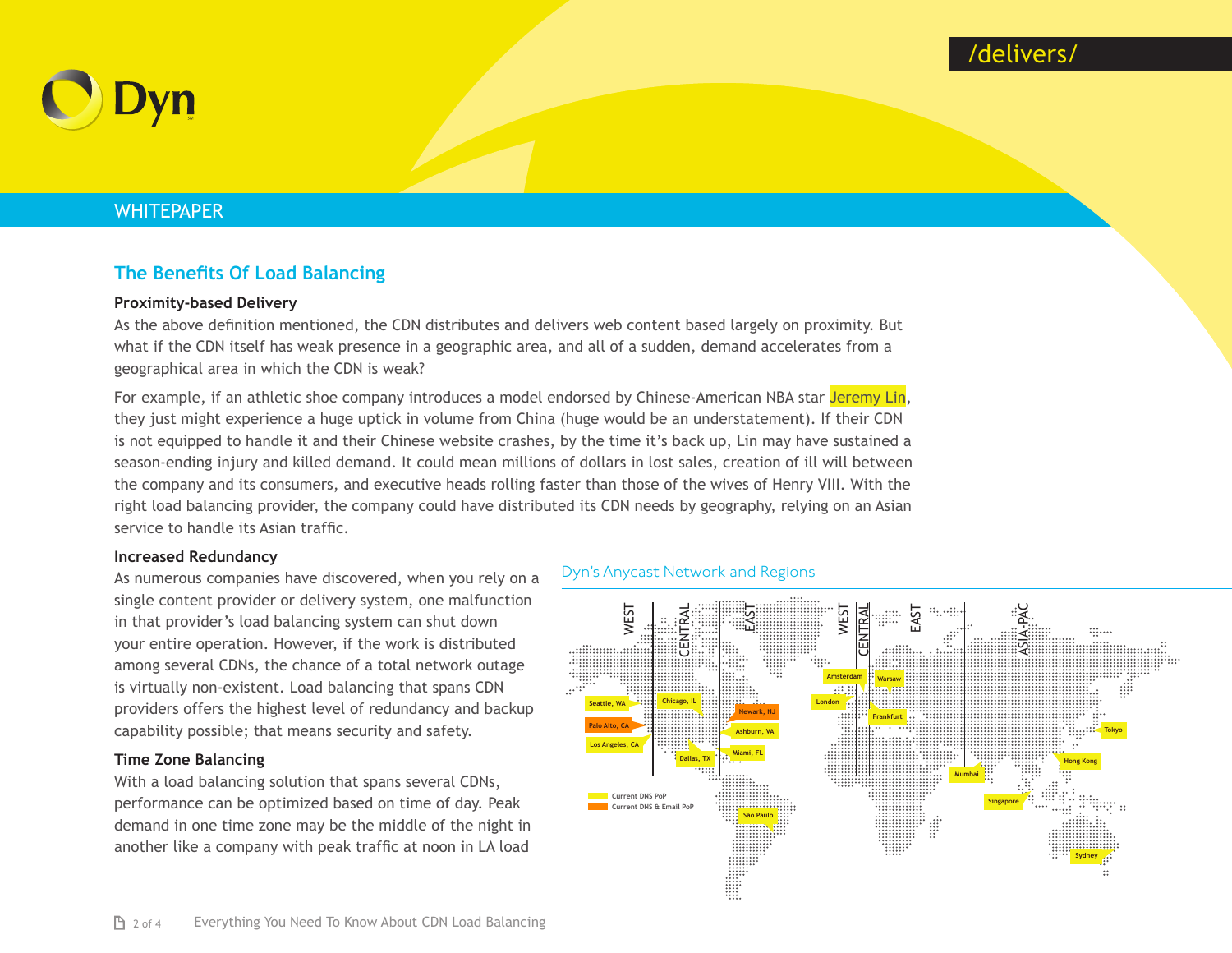



## **WHITEPAPER**

balancing to a server in India. With time zone based load balancing, a company's website can always be utilizing servers' off hours, and thus avoid slow response times and Internet bottlenecks. Nothing causes consumer dissatisfaction and discourages repeat website visits like slow performance.

#### **Cost**

Utilizing a multi-CDN distribution model can also have economic benefits. Companies can pick and choose from providers to find the one that offers the most cost effective solution for particular markets. Additionally, they are not at the mercy of a single provider. Imagine if you, as a consumer, could use multiple cable or satellite providers for your home television. The companies would be forced to compete for sports, entertainment, documentaries, and news programming, and the consumer would be able to pick and choose. For midsized businesses, the cost difference can be critical.

#### **Performance**

Like cost efficiency, companies also have the option of choosing which CDNs offer the top performance in a variety of areas. Again, the TV analogy applies. Cable provider X may have the latest and greatest 3D movie capacity, while satellite provider Y might have the most high definition programming offerings. Wouldn't a la carte television be nice?

#### **Scalability**

The flexibility presented by using multiple CDNs also means greater scalability. Sudden exponential increases in web content demand can be met by distributing the load for optimal load balancing rather than relying on one provider's capability to quickly ramp up. When demand suddenly multiplies, it presents the opportunity for a business to thrive. If there is a system failure, it can cause an implosion.

#### **Security**

The ability to shut down content delivery from one CDN and plug in another cannot be underestimated from a security standpoint. While not necessarily a panacea, localizing security breaches to the greatest extent possible can be a life saver from a company that experiences a breach, hacker attack, virus, bug, etc. The same would hold true for redundant backup capabilities. By not relying on a single CDN, your backup capabilities can expand exponentially.

[CNBC.com used](http://dyn.com/cnbc-dyn-dns-instance-of-success-uptime-case-study/)  [Dyn to load balance](http://dyn.com/cnbc-dyn-dns-instance-of-success-uptime-case-study/)  [across multiple](http://dyn.com/cnbc-dyn-dns-instance-of-success-uptime-case-study/)  [global CDNs](http://dyn.com/cnbc-dyn-dns-instance-of-success-uptime-case-study/).

[Learn How »](http://dyn.com/cnbc-dyn-dns-instance-of-success-uptime-case-study/)